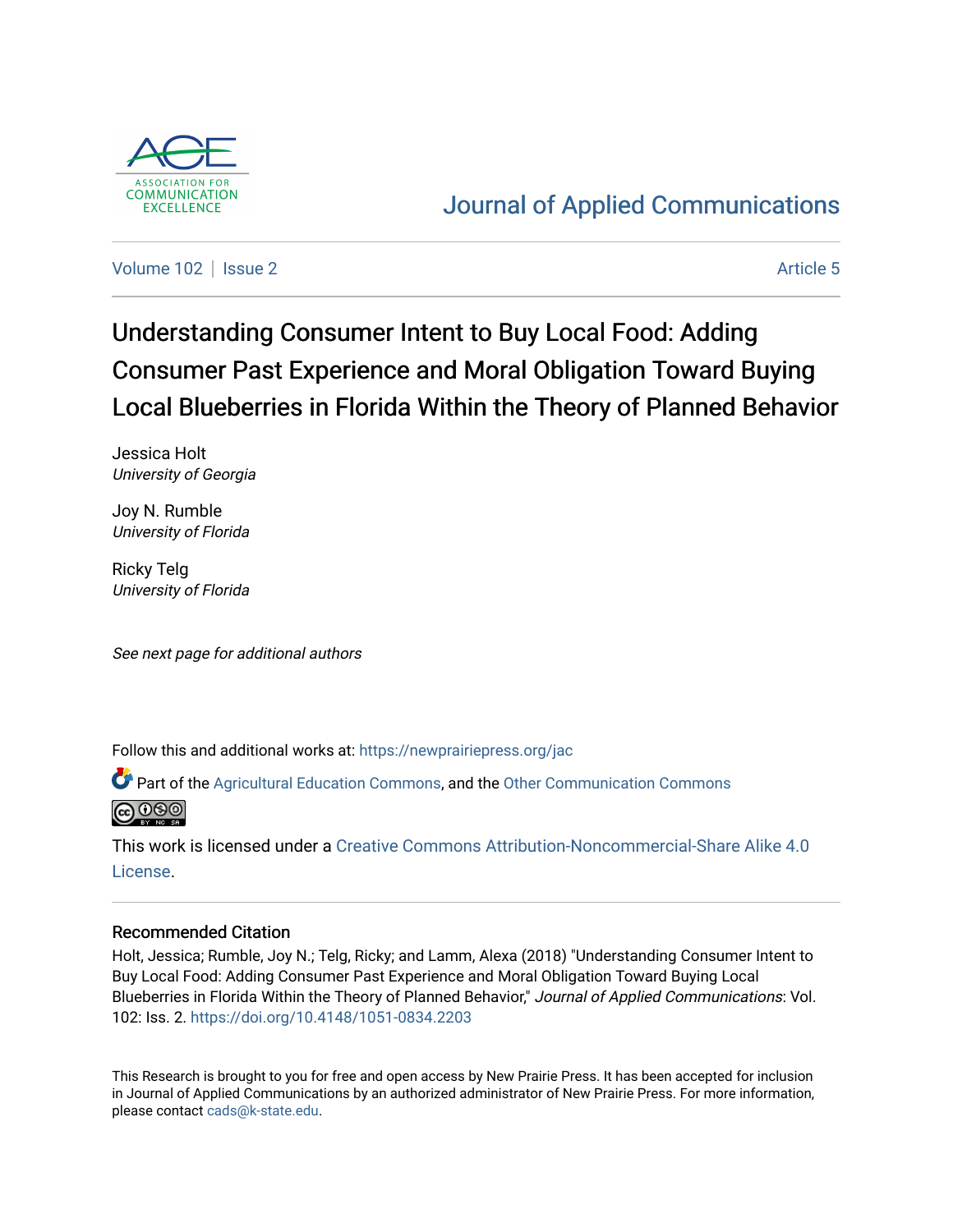## Understanding Consumer Intent to Buy Local Food: Adding Consumer Past Experience and Moral Obligation Toward Buying Local Blueberries in Florida Within the Theory of Planned Behavior

## **Abstract**

Buying local food has become an increasingly popular way for consumers to engage with those who grow their food; however, research has shown a specific audience tends to buy local food due to individualspecific barriers. To better understand what motivates consumers to buy local food the Theory of Planned Behavior was used as a way to potentially predict consumers' behavior toward buying locally grown blueberries. Also, the variables of past experience and self-identity/moral obligation toward buying local food were introduced to the model since both variables may increase the predictability of the Theory of Planned Behavior model in certain food-related behaviors. This study used an online survey completed by 1,122 respondents, from a sample frame of all consumers in Florida. The study used a non-probability sample of an opt-in panel, and weighting procedures were applied to the data to account for coverage errors associated with using a non-probability sample. The interaction of consumers' past experience and self-identity/moral obligation was found to help explain consumers' intention to buy locally grown blueberries when added to the Theory of Planned Behavior. The Theory of Planned Behavior was shown to predict consumers' intention to buy locally grown blueberries; however, their intent was better explained with the inclusion of the variables of past experience and self-identity/moral obligation toward buying local blueberries. Recommendations for future research and application include future research into other variables that may impact buying behavior and inclusion of these variables in future communication efforts focused on consumers buying and engaging with local food.

## Keywords

theory of planned behavior, moral obligation, past experience, local food

## Cover Page Footnote/Acknowledgements

This research was funded by a USDA Specialty Crop Block Grant and the University of Florida.

## Authors

Jessica Holt, Joy N. Rumble, Ricky Telg, and Alexa Lamm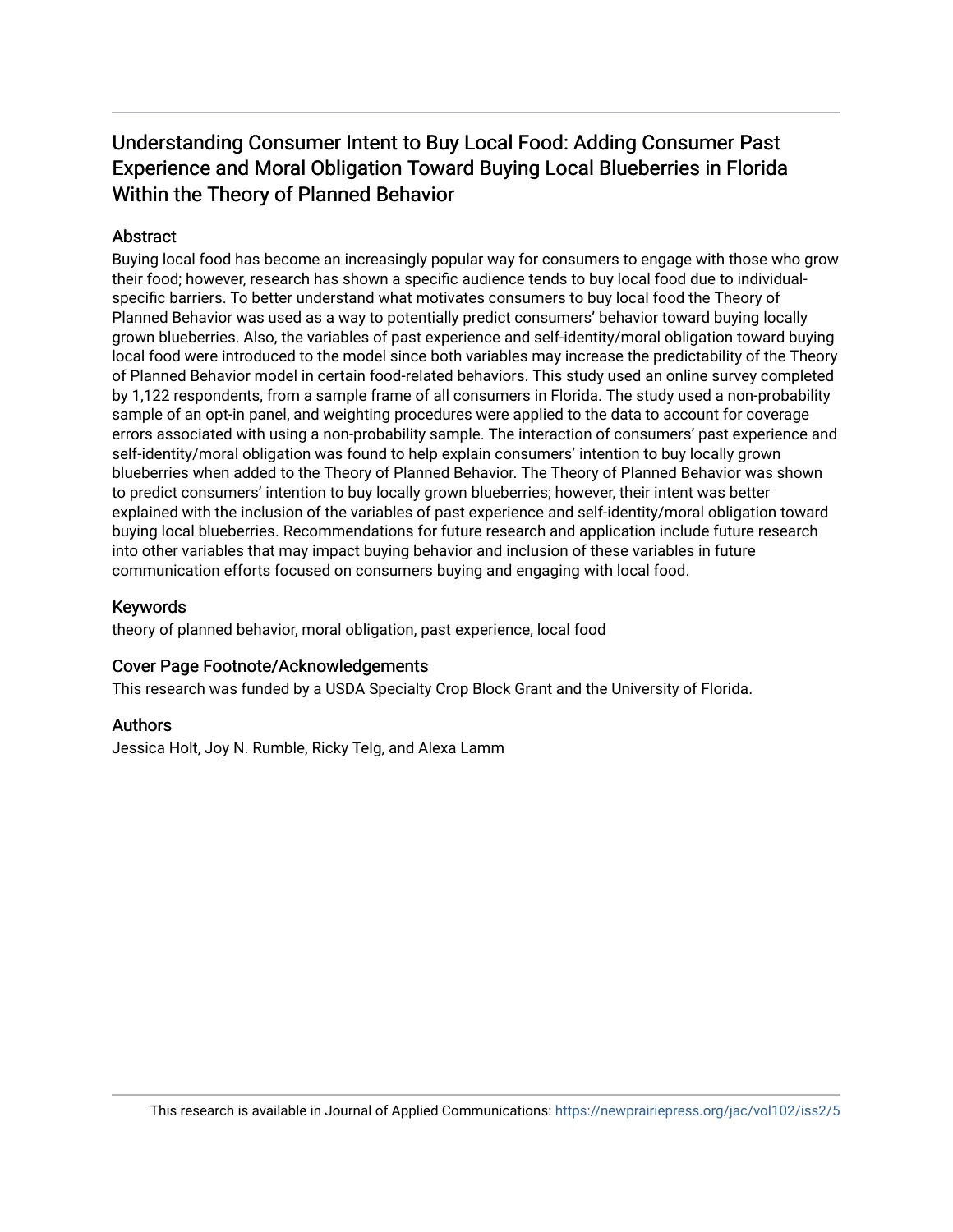## **Understanding Consumer Intent to Buy Local Food: Adding Consumer Past Experience and Moral Obligation Toward Buying Local Blueberries in Florida Within the Theory of Planned Behavior**

Built upon agrarian roots, America has been shaped by agriculture (Hamilton, 2004). Hurt (2002) estimated 75 to 90% of all colonists were engaged in farming around the time of the American Revolution. The extensive development of the agricultural sector during World War I and then World War II led the change from the family farm to an industrialized business, limited to those individuals with the means to participate in food production (Cochrane, 1993). "For most Americans, food today is just a product of the grocery store and farmers are an image in news about drought or disease – or television characters hocking cereals and orange juice" (Hamilton, 2004, p. 10).

However, a shift in the agricultural industry has occurred because consumers are becoming more engaged in the environment and the ways in which their food is produced (Schnell, 2013). Citizens have become more aware of their choices for food consumption and the ramifications those choices have on the environment (Kerton & Sinclair, 2010). As a result, more consumers are interested in forming connections to how their food is grown, handled, and transported (Hamilton, 2004). Additionally, consumers have expressed concern over the quality and safety of their food after foodborne illnesses have been reported (Blake, Mellor, & Cran, 2010). This consumer awareness movement has given rise to the way in which farmers communicate and interact with consumers about the food and goods they produce (Giovannucci, Barham, & Pirog, 2010). With the growth of farmers selling their goods in a variety of outlets and the U.S. government's increased emphasis and attention given to locally grown food, researchers need to identify specific factors impacting how consumers internalize and form attitudes about their decisions to purchase locally grown food in order to inform further research and practice.

The term *local* has different definitions, and research has shown consumers are adaptive in their interpretation of what *local* means to them based on where they live and the types of foods available to them (Roper, Rumble, Ma, & Irani, 2015). Based on consumers' locations, a certain fruit or vegetable may or may not be grown in their state or region; however, consumers are willing to expand their definition of "local" to encompass the closest available area to them for purchasing the product (Roper et al., 2015). Trivette (2015) posited the concept of local to be further defined by physical location and personal connection. Local by proximity refers to how many miles the food travels from producer to consumer; while, local by relationship adds the component of cultural and personal connection to a food (Trivette, 2015). Buying locally grown food has also been shown to have barriers and limitations for consumers. These barriers include location, amount of travel required, price, and convenience (Roper et al., 2015). Goodwin (2013) found Florida consumers held favorable attitudes toward buying local food, supporting the local economy through buying local foods, engaging with where their food was grown, and knowing how their food was grown, but had reservations. Key attributes impacting consumers' intention of buying local food included availability, price, convenience, trust of the farmer, and awareness (Goodwin, 2013).

Similarly, to organic food (Hughner, McDonagh, Prothero, Shultz, & Stanton, 2007), consumers who purchase locally grown foods are willing to pay a premium price for high-quality food grown with less environmental impact such as minimal or no pesticide/herbicide use, no-till production methods, etc. (Martinez et al., 2010). Research has shown defining what local food is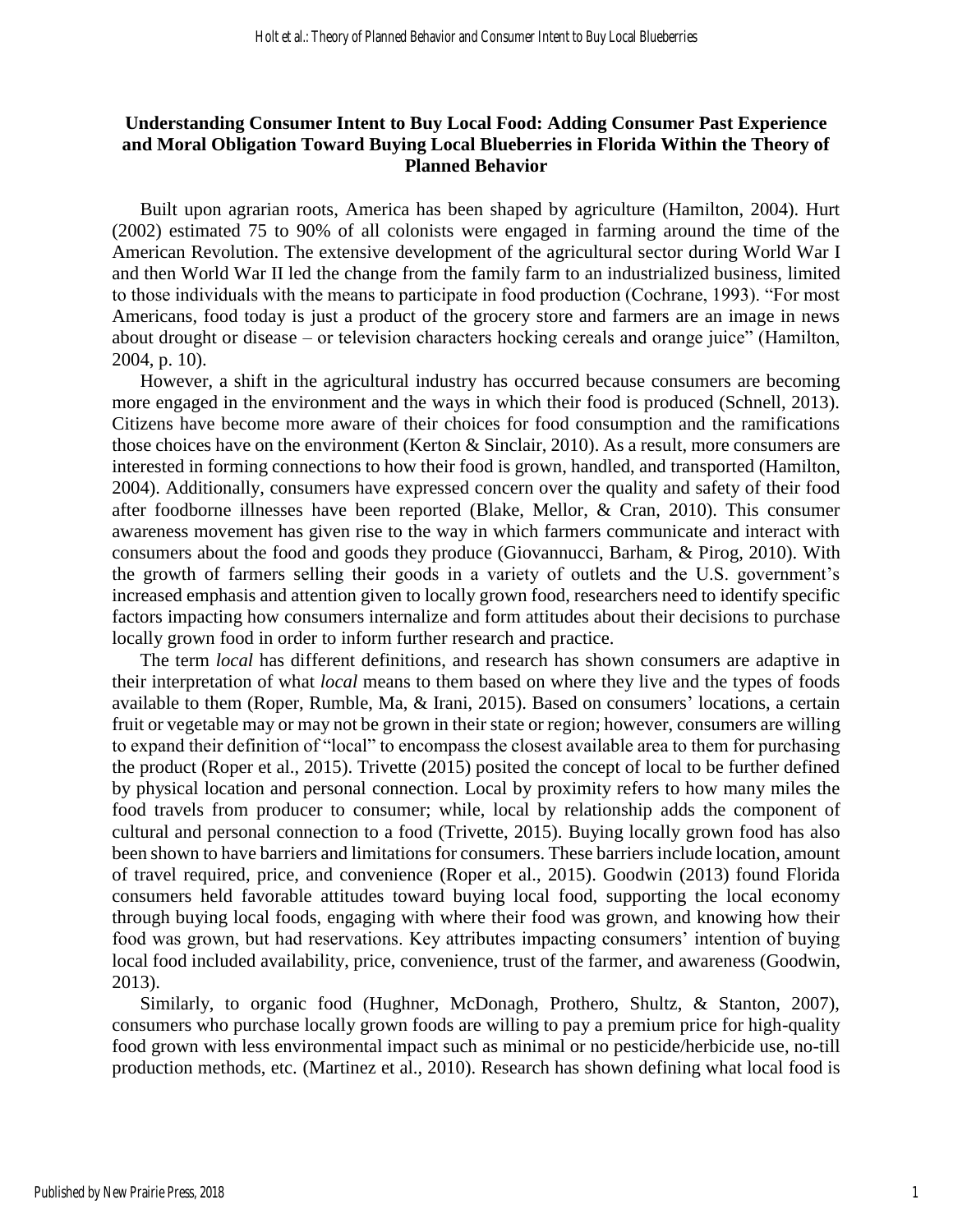and is not is complicated at best and is a multifaceted concept linked to personal relationships, location, time, and financial constraints (Roper et al., 2015; Trivette, 2015).

In their research with organically grown, local food, Kerton and Sinclair (2010) found participants to have more meaningful and long-term thoughts and values related to where and how food is grown when given hands-on learning opportunities and additional information. "Having a connection to their food and to the producers of their food is an experience that inspired many of the other participants to take their learning and consumer behaviors one step further in reflecting on their values" (Kerton & Sinclair, 2010, p. 411). Having a face-to-face interaction with the farmer was impactful to the participants' thoughts on the value of buying local, organic food; however, a greater impact was shown when the participants were able to engage in the day-to-day dealings of farm life (Kerton & Sinclair, 2010). Similarly, community supported agriculture (CSA), a program designed to allow groups of citizens to buy a share within a farm in exchange for portions of the crop when available, has been found to potentially have a positive impact on participants' food sustainability choices and overall consumption of fresh foods, when the act of buying and receiving produce was partnered with educational components and receiving unfamiliar products within the CSA structure (Rossi, Allen IV, Woods, & Davis, 2017). The repetitive nature and inherent qualities of the CSA model may encourage participants to engage in these behaviors. The same behaviors may not be present in other groups who are not given multiple opportunities to learn and experience different aspects of the agricultural and food production sectors (Rossi et al., 2017). The research by Rossi et al. (2017) highlighted the importance of consumers' past experience with buying, consuming, and overall familiarity on their future food consumption behaviors.

Other scholars have explored various ways in which social and moral factors influence consumers' decisions to buy and engage with local, organic, sustainable, and fair-trade products (Codron, Siriex, & Reardon, 2006; Johnston & Szabo, 2011; Johnston, Szabo, & Rodney, 2011; Morgan, 2010; Peterson, 2013). Buying locally can be seen as an individual's commitment to participating in environmentally friendly behaviors for the social good, and may serve as an influence to others to participate in environmentally friendly ways (Peterson, 2013). When marketing niche foods, such as local, organic, fair-trade, etc., consumers' values are different across different populations and specific considerations for why and how consumers choose to engage with certain food products should be considered (Codron et al., 2006).

#### **Theoretical Framework**

Realizing consumers' interest in forming connections with where and how their food is grown (Hamilton, 2004; Kerton & Sinclair, 2010; Schnell, 2013), communication practitioners and researchers need to be cognizant of why and how consumers are interested in buying local food when developing marketing and communication campaigns aimed at encouraging consumers to buy local food. The Theory of Planned Behavior seeks to predict, understand, and describe human behaviors and actions (Ajzen, 1991). The theory attempts to explain an individual's behavioral intent based on attitudes, beliefs, and subjective norms (Ajzen, 1991). Behavior intention can be determined using three factors related to an individual's beliefs: (a) attitude toward the behavior and behavioral beliefs; (b) subjective norms and normative beliefs – how the individual perceives the social expectations and norms for completing the behavior; and (c) perceived behavior control and control beliefs – how much control, over the task, an individual felt in completing the behavior (Ajzen, 1991; Mathieson, 1991).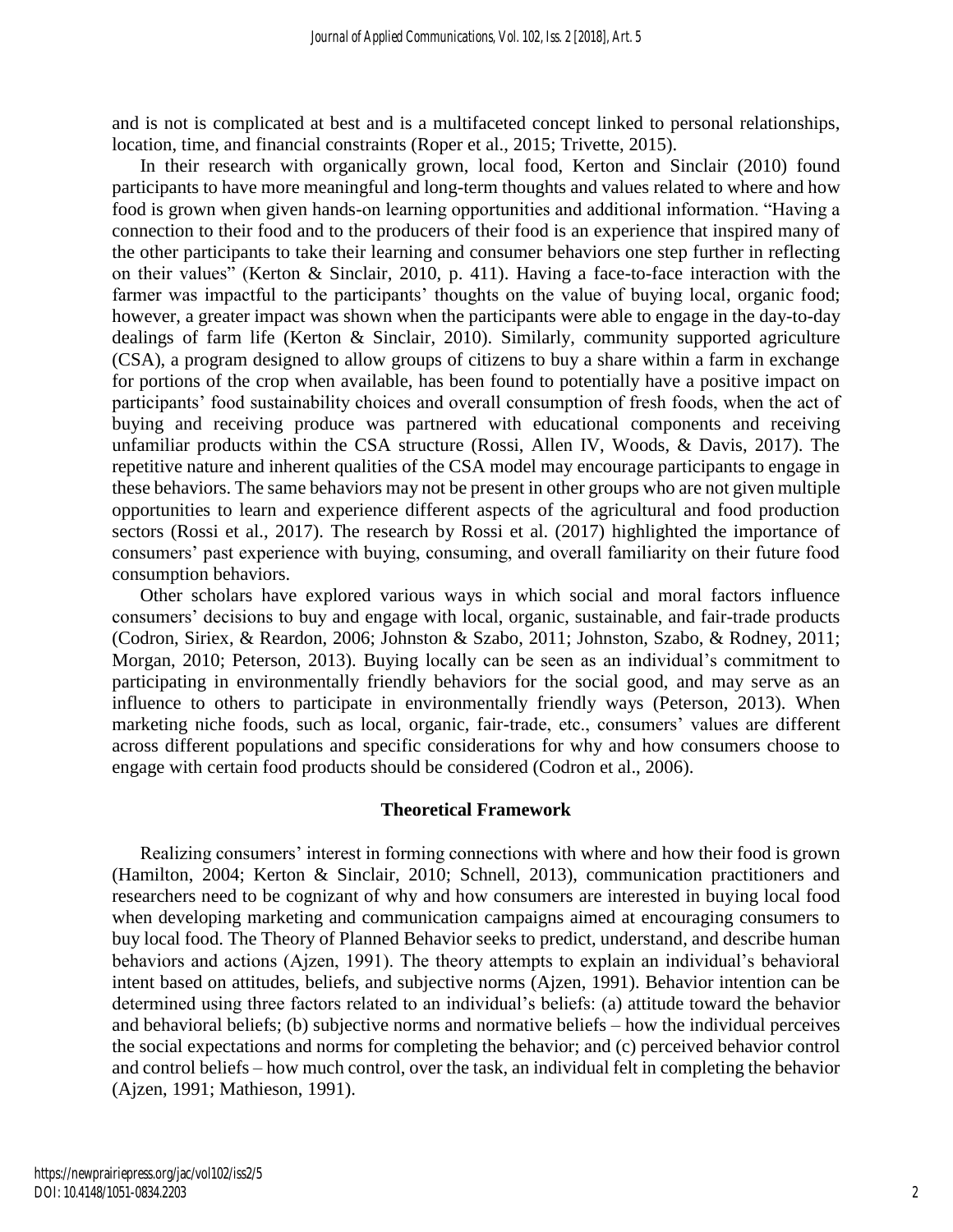For this study, the Theory of Planned Behavior was identified as the most relevant model to use for predicting consumers' intention to buy locally grown food. However, with the insight of previous research and theoretical foundations, the Theory of Planned Behavior model's ability to predict consumer behavior has been shown to benefit from the inclusion of additional variables unique to the behavior in question. Research has shown the inclusion of a variable to account for past experience may increase the predictability of an individual's intent toward a behavior (Bentler & Speckart, 1979; Eagly & Chaiken, 1993; Fazio & Zanna, 1978; Fazio, Chen, McDonel, & Sherman, 1982; Glasman & Albarracin, 2006). In a meta-analysis of how attitudes impact behavior, Glasman and Albarracin (2006) reported that direct experience was a contributing factor in an individual's attitude about performing a behavior. Additionally, Eagly and Chaiken (1993) compared and contrasted various models and indicated the Theory Planned Behavior's predictability was increased with the inclusion of the variable of past experience.

In a slightly different vein of research aimed at understanding consumers' buying behavior of food using the Theory of Planned Behavior, Kim, Jang, and Kim (2014) included the variable of ecological concerns to the original model and increased the predictability of consumers' intention of buying genetically modified foods. This variable was associated with consumers' ethical and environmental concerns related to buying genetically modified foods. The inclusion of additional variables to better address causal relationships and barriers to buying specific foods or goods has shown to increase the predictability of the Theory of Planned Behavior model (Kim et al, 2014; Shin, 2014; Dowd & Burke, 2013).

Understanding several barriers exist with buying local food, the Theory of Planned Behavior may benefit from the addition of other variables to explain how these barriers interact with an individual's intent to buy local food. Additionally, research has shown how individuals internalize the importance of buying specific types of food, like organic and local, based on key attributes (Lee & Yun, 2015). Carson et al. (2016) found face-to-face interactions with farmers at farmers' markets could impact purchasing behavior change on both a short and long-term basis. The interactions with farmers at farmers' markets was shown to impact more than the consumers' food choices, but also contributed to their perceptions of buying local food to support healthy living, a viable local economy, and environmentally sustainable behaviors (Carson et al., 2016). Therefore, research is needed to understand the specific attributes of local food consumers place value in, from a sociological and psychological perspective, with respect to their ability to predict intention to buy local food within the Theory of Planned Behavior.

The concept of adding additional variables to the Theory of Planned Behavior in research within the context of agricultural and environmental sciences has been met with some success. Arvola et al. (2007) studied the impact of adding the components of affective and moral attitudes into the model of Theory of Planned Behavior to predict buying intentions of organic foods and found the implementation of the constructs improved the model in some scenarios. By adding the component of moral feelings, the researchers were able to account for consumers behaving a certain way (Arvola et al., 2007). Similarly, the variable of moral obligation was shown to increase the predictability of the Theory of Planned Behavior in a study related to purchasing local food (Shin, 2014). Shin (2014) confirmed an individual's attitude toward a behavior and subjective norms, perceived behavioral control, and moral norms were significant predictors of behavioral intention; however, noted the need for future research to examine the inclusion of other variables.

With consumers' increased engagement with where and how their food is produced, exploring how the Theory of Planned Behavior can be utilized to predict intention to buy is of paramount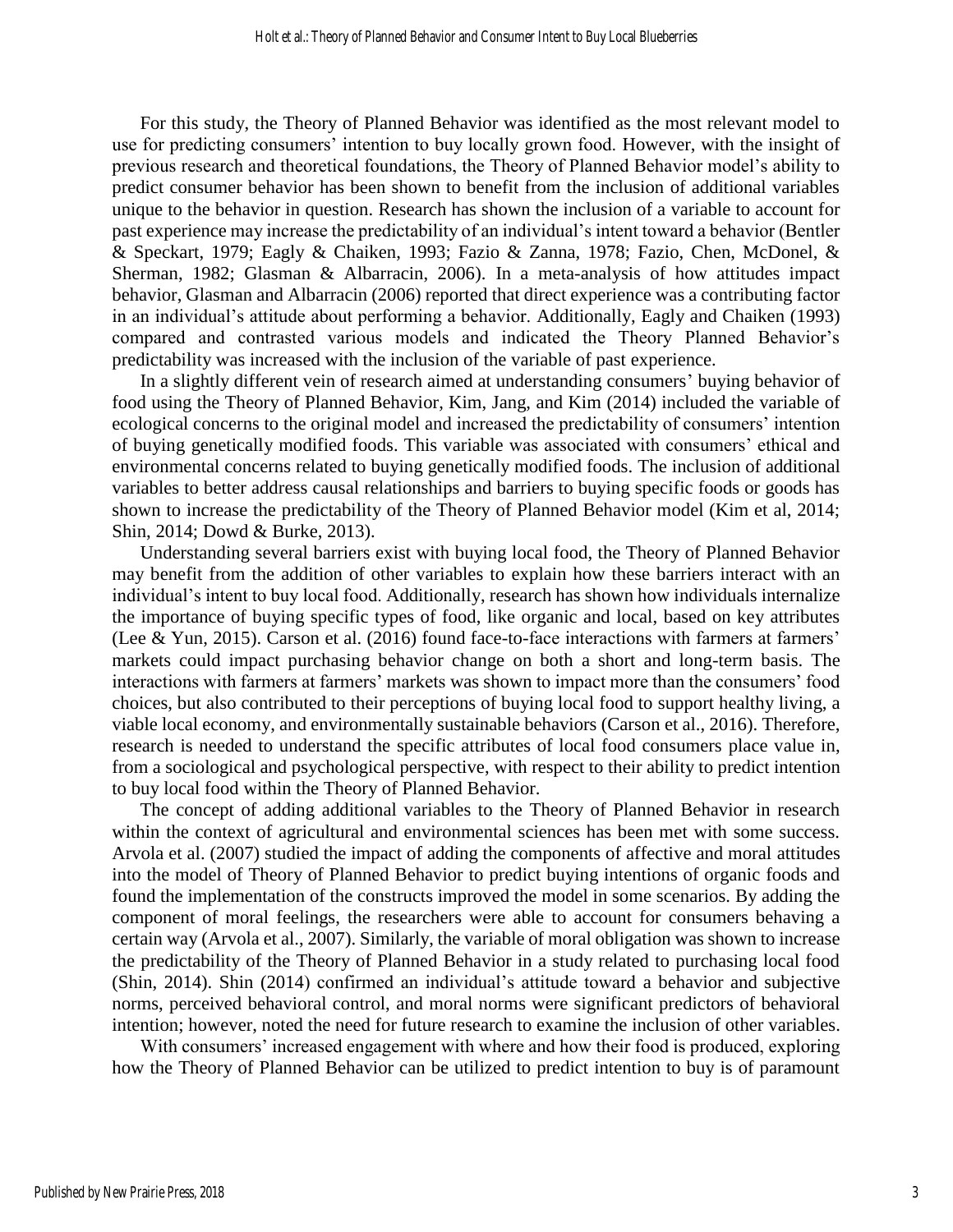importance to research. Specifically, exploring how the inclusion of additional variables can impact the predictability of the model is of significance to future research and practitioners.

#### **Purpose and Research Objectives**

The purpose of this research was to understand how consumers' intentions to buy local food, specifically blueberries from Florida, could best be predicted using the Theory of Planned Behavior with the inclusion of the variables of past experience buying local food and selfidentity/moral obligation toward buying local food.

For this study, the variable of self-identity/moral obligation was defined as how individuals' feelings about buying local food aligned with their moral obligation to the community, environment, and consumer behaviors. With a greater understanding of how an individual's past experience buying local food and his/her moral obligation toward buying local food impacts the Theory of Planned Behavior's predictability of intent, professionals and researchers within the field of communication can understand the needs and preferences of consumers and highlight those attributes of certain products to consumers. Additionally, since the past research has shown the definition of local to be ambiguous (Roper et al., 2015; Trivette, 2015), the current study focused on the single commodity of blueberries grown in Florida to remove potential mitigating variables.

- The following research objectives were identified and used to guide the current research:
- RO<sub>1</sub>: Determine the effect the interaction between past experience and the individual variables within the Theory of Planned Behavior have on intent to buy local blueberries when controlling for self-identity/moral obligation toward buying local blueberries.
- RO2: Determine the effect the interaction between self-identity/moral obligation and the individual variables within the Theory of Planned Behavior have on intent to buy local blueberries when controlling for past experience buying local blueberries.

#### **Methods**

To address the current study's research objectives, an online survey was administered through Qualtrics. This research was part of a larger study and respondents were assigned to different treatment groups; however, the current study was only focused on all respondents' intent to purchase locally grown blueberries with regard to their past experience, self-identity/moral obligation, attitude, subjective norms, and perceived behavioral control toward buying local blueberries. The survey included bi-polar, semantic differential scales and Likert-type questions to assess the variables of interest. Questions revolved around the respondents' thoughts and experiences buying local food to establish their perceptions of buying local food, and specifically blueberries. An example of the 5-point Likert-type questions asked was: "Buying local food is important to me." The scale for these questions was: 1 (*strongly disagree*) and 5 (*strongly agree*). An example of the five-point, bi-polar, semantic differential scale was: "I believe buying local food is..." These questions were coded and analyzed with the negative adjective equal to 1 and the positive adjective equal to 5.

The population for this study was determined to be all consumers within Florida. To determine an appropriate sample size, data from the U.S. Census Bureau was used, and the most up-to-date dataset indicated that the population for Florida was 18,801,310 (U.S. Census Bureau, 2014). Since this current study was part of a larger research project, respondents were separated into distinct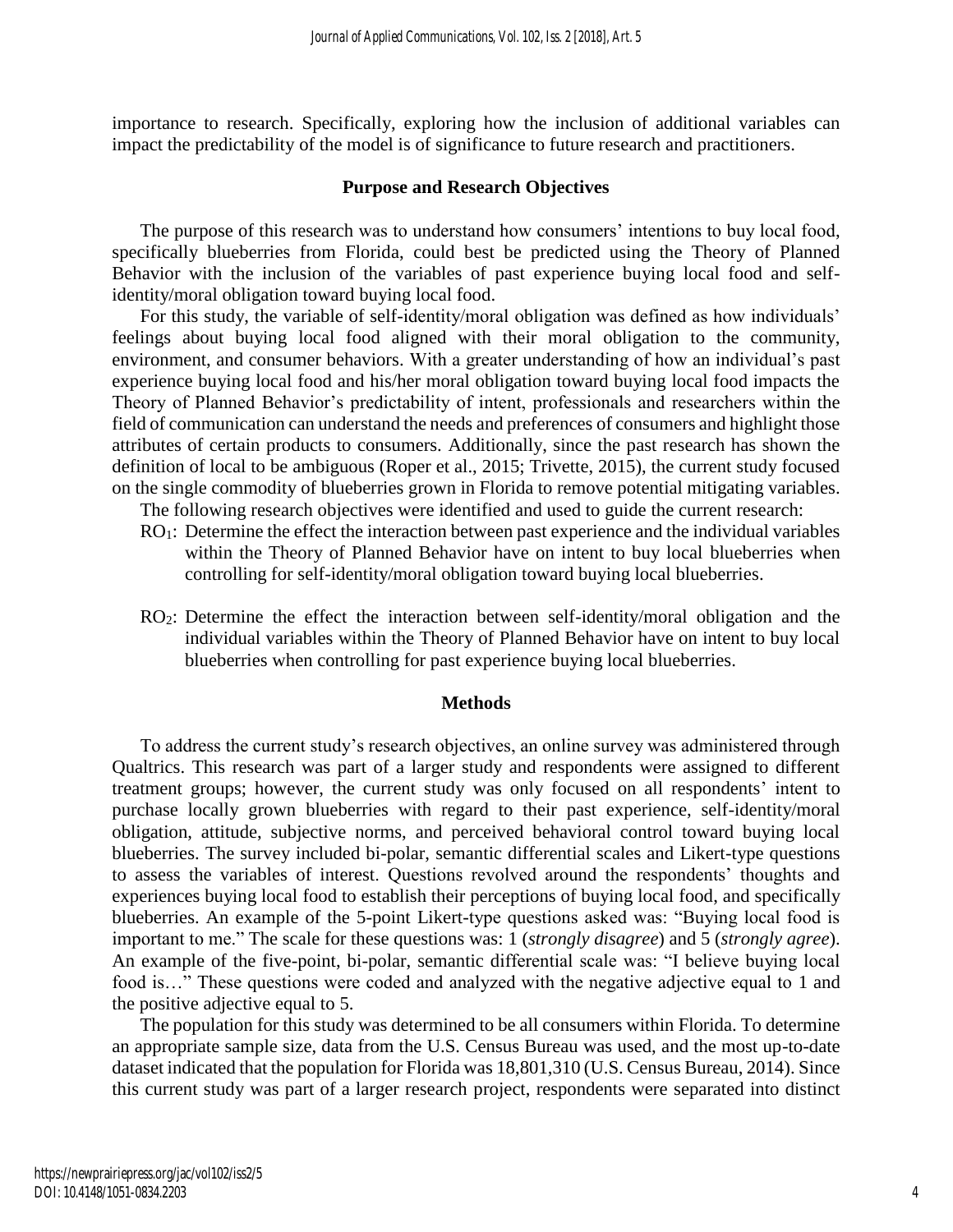groups. In order to achieve a 95% confidence level interval for all groups, a minimum of 1,155 participants was needed. To ensure enough completed surveys, the sample size for the present study was  $n = 1,794$ . An outside marketing firm was used to recruit participants to the study using the Internet and crowdsourcing techniques. Crowdsourcing uses the Internet to send out a generic request for a large population in exchange for monetary compensation (University of Waterloo, 2013). Crowdsourcing has become a popular method of recruiting participants to studies because of the Internet's prevalence in today's everyday life (Baker et al., 2013). Internet research has become an ever-increasing way of contacting and recruiting individuals to participate in research because of the way people choose to use and engage with the Internet (Baker et al., Ruggiero, 2000). According to the Pew Research Center (2018), 89% of Americans use the Internet. It has also been noted landline phones are not the norm for most of today's households; thus, rendering random-digit-dialing methods of recruitment unreliable (Baker et al., 2013; Pew Research Center, 2018). Therefore, new methods of recruiting today's technologically connected individuals are needed. One of those methods is using opt-in panels with computer-mediated software and crowdsourcing sampling techniques (Baker et al., 2013).

Just as all probability-sampled studies are not inherently reliable, all studies that use nonprobability samples are not necessarily irrelevant. However, more responsibility is placed on the researcher to provide transparent methodological and sampling practices when reporting the study's findings (Baker et al., 2013). Several procedures can be implemented in studies with nonprobability samples to ensure the research is rigorous and reliable. The reliance on post-hoc adjustments using population data sets is one way to weight and increase the usability of the findings (Baker et al., 2013). Also, this study used the measure of coverage error to ensure the reliability of the results. The measure of coverage error was controlled by comparing the study's sample demographics to the U.S. Census Bureau's data for Florida (Baker et al., 2013).

Once recruited, this non-probability sample of respondents was given a link to an Internet survey created in Qualtrics. The survey contained several quality checks to ensure participants only completed the survey once, were thoroughly reading the survey questions, and were verifiable individuals and not computer-automated systems. The survey questions were adapted from previous studies (Brain 2008; Hrubes, Ajzen, & Daigle, 2010; Osgood, Suci, & Tannenbaum, 1978) and adapted by the researcher. Four expert researchers in public opinion, non-probability sampling, and communication examined the survey for face and content validity. The survey was pretested and pilot tested to ensure the survey accurately measured each variable and the survey was working properly on various Internet platforms. Each of the questions had a reliability of a Cronbach's Alpha of .78 or higher, which is acceptable (Field, 2009; Kirk, 2013).

These types of sampling and testing procedure do have several limitations that should be noted and recognized when analyzing the findings from this present study. The primary limitation to this study was the use of a non-probability sample which does not allow for generalizability of the findings to the entire population because not every individual within the population had an equal opportunity of being selected for the study (Baker et al., 2013; Field, 2009). However, the findings can be applied and expanded upon to other commodity research in the future (Baker et al., 2013).

Another limitation was delivery method of the survey. This survey was administered via the Internet and relied on crowdsourcing techniques. Therefore, the individuals who responded in this study were potentially different than those who did not have access to the Internet or chose not to respond to crowdsourcing techniques. The findings from this study should be applied with this limitation in mind; but this study does provide an opportunity for future research to be conducted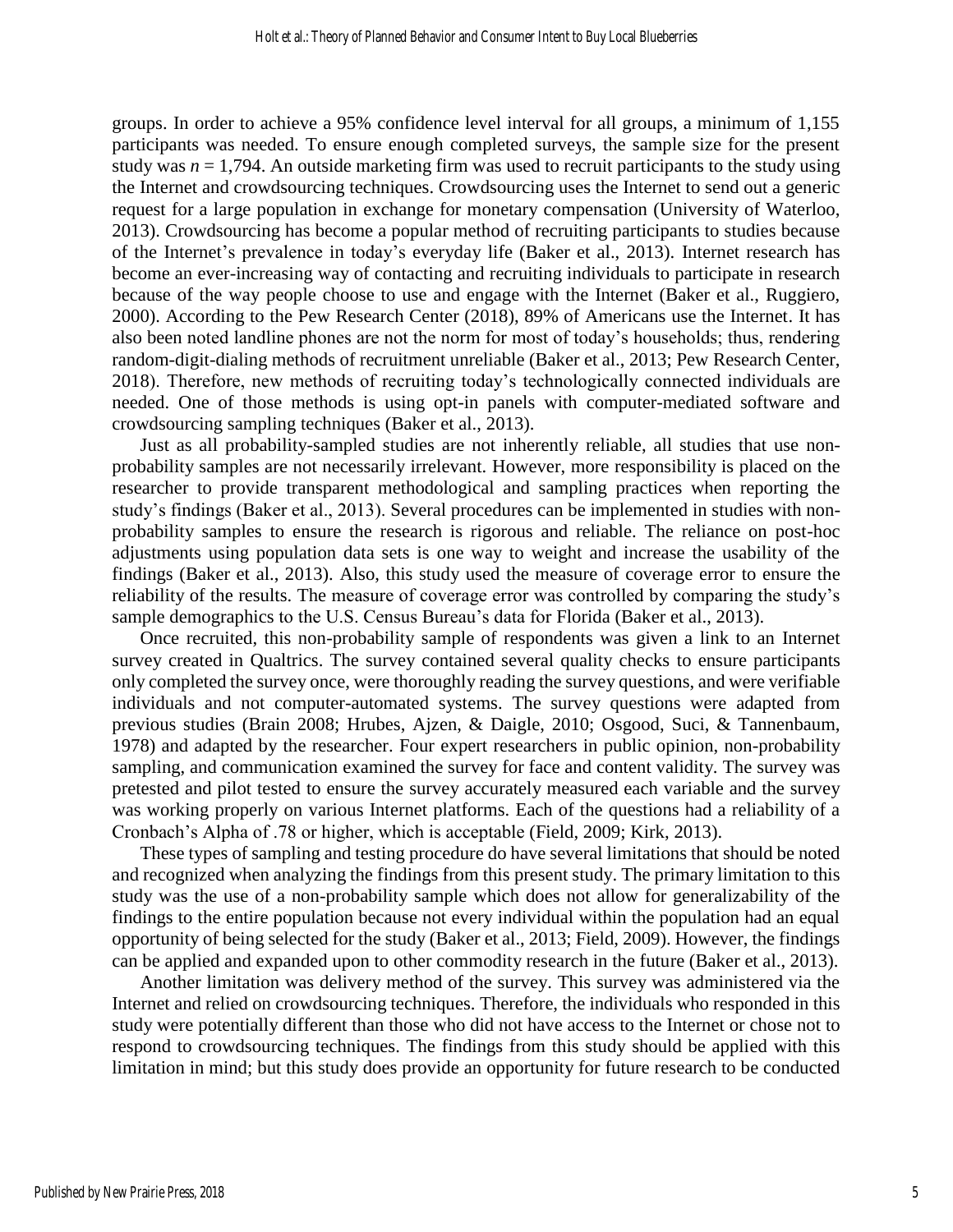to better understand the differences between those who respond to crowdsourcing techniques and those who do not.

Finally, the findings from this study are limited to buying blueberries grown in Florida, as that was the commodity used for the purposes of this study. To better measure perceived behavioral control, blueberries were used as the target commodity because they were in peak season and able to be recognized and purchased as a local food by respondents during the time of data collection (Ajzen, 2002). Research has shown the definition of local food is more abstract in some consumers' thinking (Giovannucci et al., 2010; Schnell, 2013); therefore, the current study chose to use a single commodity that is commonly known by Florida consumers to be grown locally. This was implemented in the design to mitigate any confusion when participants were responding to the questions and thinking about their purchasing habits of local food. Also, because past research has shown consumers are flexible in their definition of local food (Giovannucci et al., 2010; Schnell, 2013) respondents were given the definition of local food as being food grown in Florida to ensure consistent understanding of each question by respondents. These reliability measures created a limitation within the study, limiting the findings to only blueberries grown in Florida. Even with this limitation, the findings from this study could be beneficial for guiding future research and marketing decisions related to consumers buying local food.

The data were analyzed using SPSS 22.0 to address each of the research objectives. To properly analyze each of the research objectives, new interaction terms were created by averaging each variable and then multiplying the two indices. For each newly created interaction, a general linear model was performed, holding each control variable identified within the research objective constant. General linear is an extension of multiple regression, allowing for the introduction and analysis of multiple independent and dependent variables to give greater understanding to relationships (Kirk, 2013). An ANOVA was performed as a post-hoc analysis of the data and general linear regression test was performed on the Theory of Planned Behavior variables to test the strength of the model without the addition of variables.

A total of 1,794 respondents participated in the study; however, only 1,122 responses (62.5%) were usable due to incomplete surveys or failed quality checks within the removed surveys. Of the respondents, 47.2% (*n* = 530) were male, with 52.8% (*n* = 592) were female. Respondents varied in age and ethnicity. Approximately 83% of respondents  $(n = 936)$  were white and 4.7% identified themselves as Hispanic/Latino in ethnicity. The demographics from this study were compared to the census data available for Florida and found to be not significant, with respect to coverage error (Baker et al., 2013).

#### **Results**

The first research objective examined the interaction between past experience and the variables of Theory of Planned Behavior (attitude toward the behavior, subjective norms, and perceived behavioral control) on intent to buy local blueberries when controlling for self-identity/moral obligation toward buying local food. Using a general linear model as an analysis of covariance the data were analyzed. It was found the interaction between respondents' past experience and attitude toward the behavior was a significant contributor to their intent to buy locally grown blueberries  $(F_{53, 1138} = 5.26, p < .01)$  (Table 1). The R<sup>2</sup> was .402; therefore, the interaction accounted for 40.2% of the variance associated with intent to buy local blueberries, when controlling for selfidentity/moral obligation.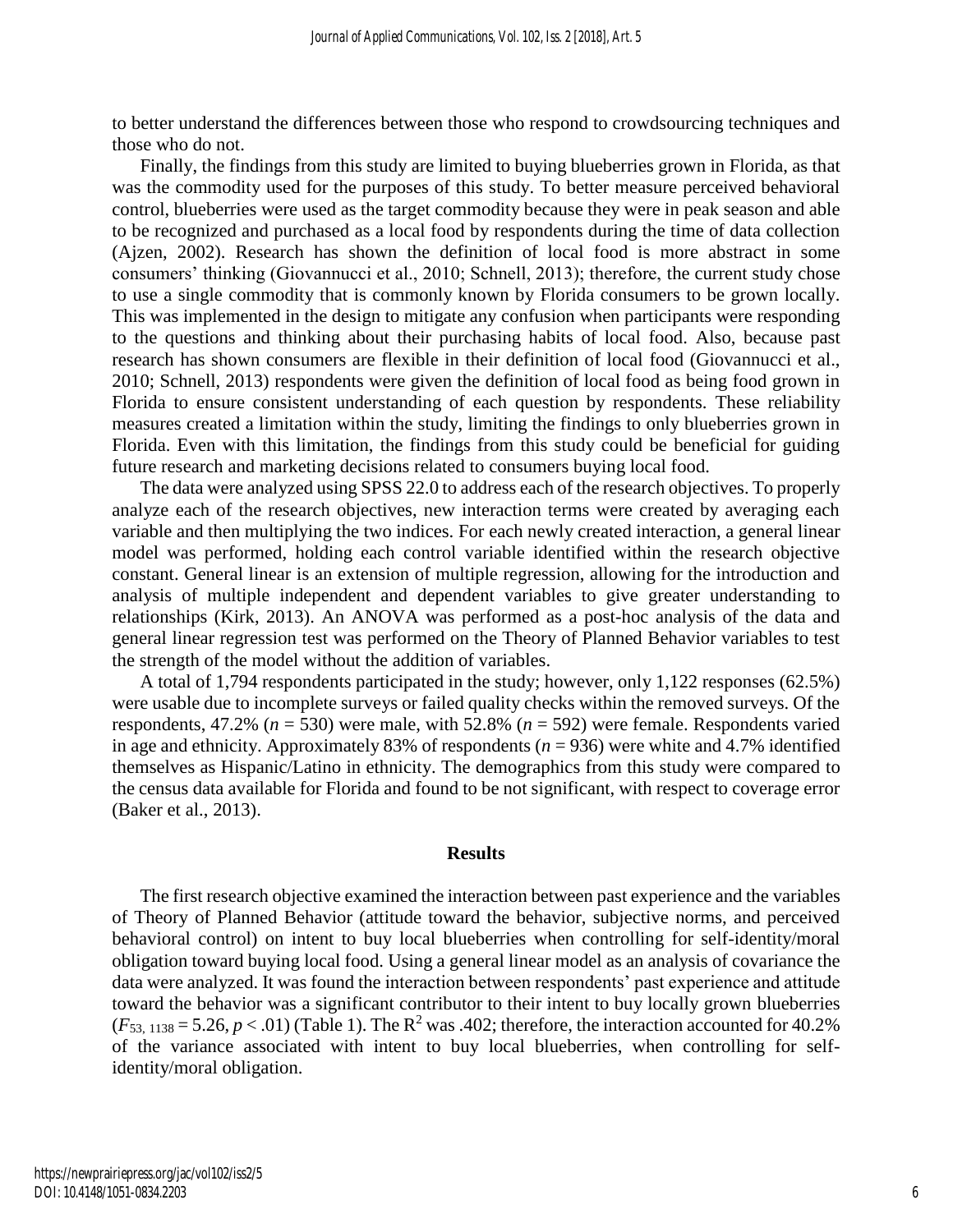Upon analysis, the interaction between respondents' past experience buying local food and their subjective norms was found to be a significant contributor to their intent to buy locally grown food ( $F_{48, 1138} = 6.32, p < .01$ ) (Table 1). The R<sup>2</sup> was .41; therefore, the interaction accounted for 41% of the variance associated with intent to buy local blueberries, when controlling for selfidentity/moral obligation.

The interaction between respondents' past experience buying local food and their perceived behavioral control toward buying local food was a significant contributor to their intent to buy locally grown food ( $F_{63, 1138} = 3.87, p < .01$ ) (Table 1). The R<sup>2</sup> was found to be .387; therefore, the interaction between past experience and perceived behavioral control accounted for 38.7% of the variance associated with respondents' intent to buy locally grown blueberries when controlling for self-identity/moral obligation.

Table 1:

*Interaction Between Past Experience, Self-Identity/Moral Obligation, Attitude Toward, Subjective Norms, and Perceived Behavioral Control Toward Buying Local Food*

| Variable                                                      | SS       | df   | MS   | $\overline{F}$ | $\boldsymbol{p}$ |
|---------------------------------------------------------------|----------|------|------|----------------|------------------|
| Past Experience x Attitude Toward<br>Behavior                 | 93.98    | 53   | 1.77 | 5.26           | < 01             |
| Error                                                         | 364.75   | 1083 | .33  |                |                  |
| Total                                                         | 18801.77 | 1138 |      |                |                  |
| Past Experience x Subjective<br><b>Norms</b>                  | 100.08   | 48   | 2.08 | 6.32           | < 01             |
| Error                                                         | 358.64   | 1088 | .33  |                |                  |
| Total                                                         | 18801.77 | 1138 |      |                |                  |
| Past Experience x Perceived<br><b>Behavioral Control</b>      | 84.99    | 63   | 1.34 | 3.87           | < 01             |
| Error                                                         | 373.73   | 1079 | .34  |                |                  |
| Total                                                         | 18801.77 | 1138 |      |                |                  |
| Self-Id/Moral Obligation x<br><b>Attitude Toward Behavior</b> | 206.55   | 110  | 1.87 | 5.59           | < 01             |
| Error                                                         | 344.07   | 1026 | .33  |                |                  |
| Total                                                         | 18801.77 | 1138 |      |                |                  |
| Self-Id/Moral Obligation x<br><b>Subjective Norms</b>         | 224.51   | 81   | 2.77 | 8.96           | < 01             |
| Error                                                         | 326.11   | 1055 | .30  |                |                  |
| Total                                                         | 18801.77 | 1138 |      |                |                  |
| Self-Id/Moral Obligation x<br>Perceived Behavioral Control    | 198.21   | 133  | 1.49 | 4.24           | .501             |
| Error                                                         | 352.41   | 1003 | .35  |                |                  |
| Total                                                         | 18801.77 | 1138 |      |                |                  |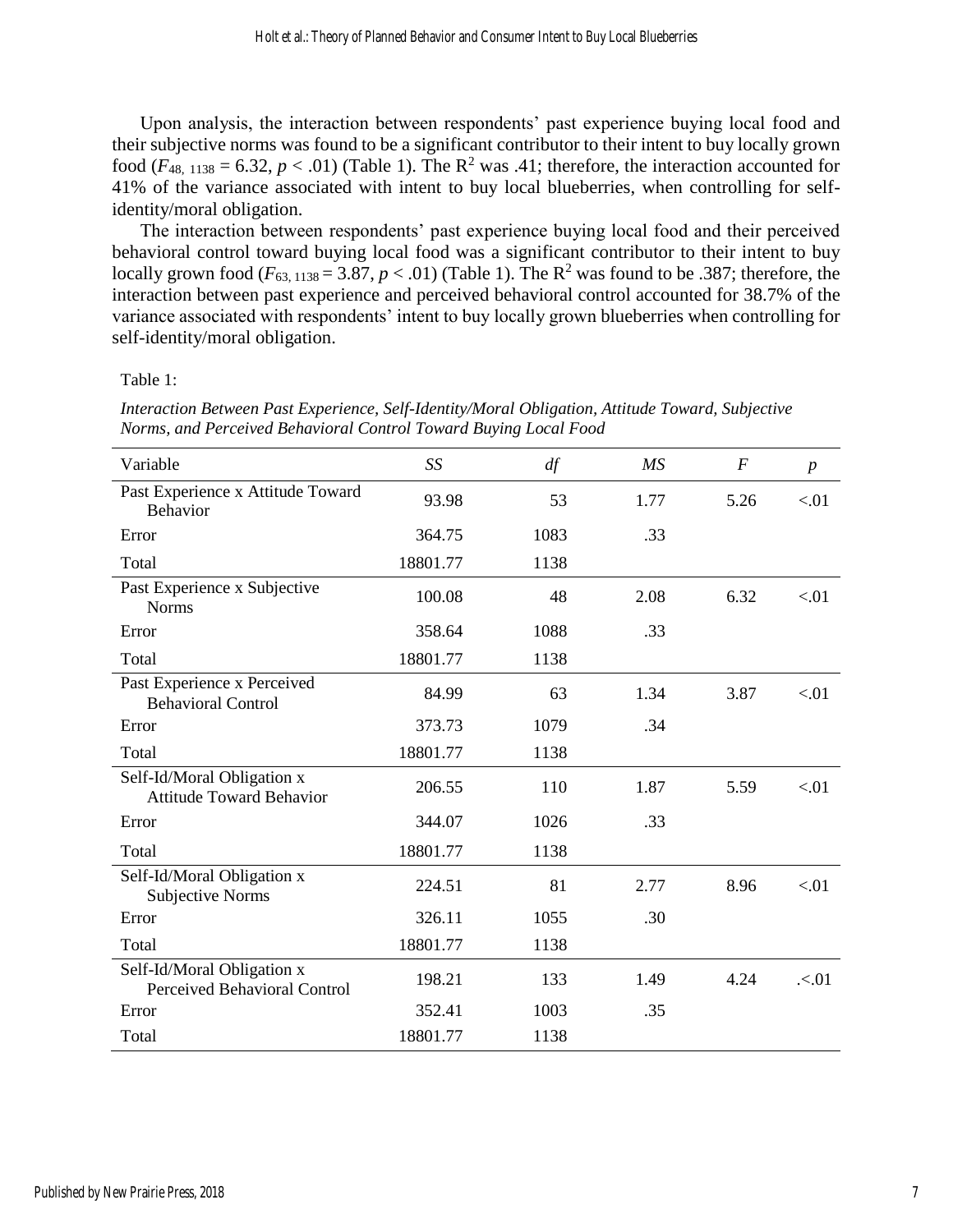The second research objective was created to determine the effect the interaction between selfidentity/moral obligation and the individual variables within the Theory of Planned Behavior (attitude toward the behavior, subjective norms, and perceived behavioral control) when controlling for past experience buying local food. Similar to the first research objective, individual interaction effects were examined with each of the three variables within the theory, holding past experience buying local food constant. The interaction between respondents' self-identity/moral obligation and attitude toward buying local blueberries was found to be a significant contributor to their intent to buy local food  $(F_{110, 1138} = 5.59, p < .01)$  (Table 1). Also, the R<sup>2</sup> was shown to be .43; therefore, the interaction accounted for 43% of the variance associated with intent to buy local blueberries, when controlling for past experience.

The interaction between respondents' self-identity/moral obligation and subjective norms toward buying local food was found to be a significant contributor to their intent to buy locally grown food (*F*  $_{81, 1138} = 8.96, p < .01$ ) (Table 1). Additionally, it was found that 46.5% of the variance associated with respondents' intent to buy locally grown blueberries was attributed to the interaction of their self-identity/moral obligation and their subjective norms toward buying local food when controlling for past experience ( $R^2 = .465$ ).

After analyzing the data, it was found the interaction between respondents' self-identity/moral obligation and perceived behavioral control toward buying local food was a significant contributor toward their intent to buy local food  $(F_{133, 1138} = 4.24, p < .01)$  (Table 1). The R<sup>2</sup> was analyzed and it was found that 42.2% of the variance in the respondents' intent to buy locally grown food was associated with the interaction between their self-identity/moral obligation and perceived behavioral control toward buying local food, when controlling for past experience ( $R^2 = .422$ ).

Several post hoc analyses were completed to better understand the findings from this study. First, an ANOVA was used to analyze respondents' past experience buying local food and their intent to buy local blueberries. The variables within the Theory of Planned Behavior (attitude toward the behavior, subjective norms, and perceived behavior control) were used compared to respondents' past experience buying local food and then to their self-identity/moral obligation toward buying local food. A significant relationship was found between past experience and their intent to buy local food ( $F_{4, 1138} = 35.73$ ,  $p < .01$ ); however, 11.2% of the variance associated with respondents' intent to buy local blueberries was attributed to their past experience buying local food. Also, it was found that respondents' self-identity/moral obligation toward buying local food was significantly related to their intent to buy local blueberries  $(F_1, 1138 = 258.683, p < .01)$ ; however, 27.7% of the variance associated with respondents' intent to buy local food was attributed to their self-identity/moral obligation of buying local food.

Finally, the Theory of Planned Behavior model variables (attitude toward the behavior, subjective norms, and perceived behavioral control) were analyzed with an ANOVA to determine respondents' intent to buy local blueberries. The post-hoc analysis was used to determine if the model was more appropriate for understanding the respondents' intention to buy locally grown blueberries without the inclusion of the variables of past experience and self-identity/moral obligation toward buying local food. The model was found to be significant  $(F_{3,1125} = 174.30, p <$ .01) in predicting respondents' intention to buy locally grown food; however, the variance associated with respondents' intent attributed to the variables of attitude, subjective norms, and perceived behavioral control toward buying local food was 31.8%; therefore, the inclusion of the interactions between past experience and self-identity/moral obligation increased the  $\mathbb{R}^2$  and explained more of the variance associated with respondents' intent to buy locally grown food.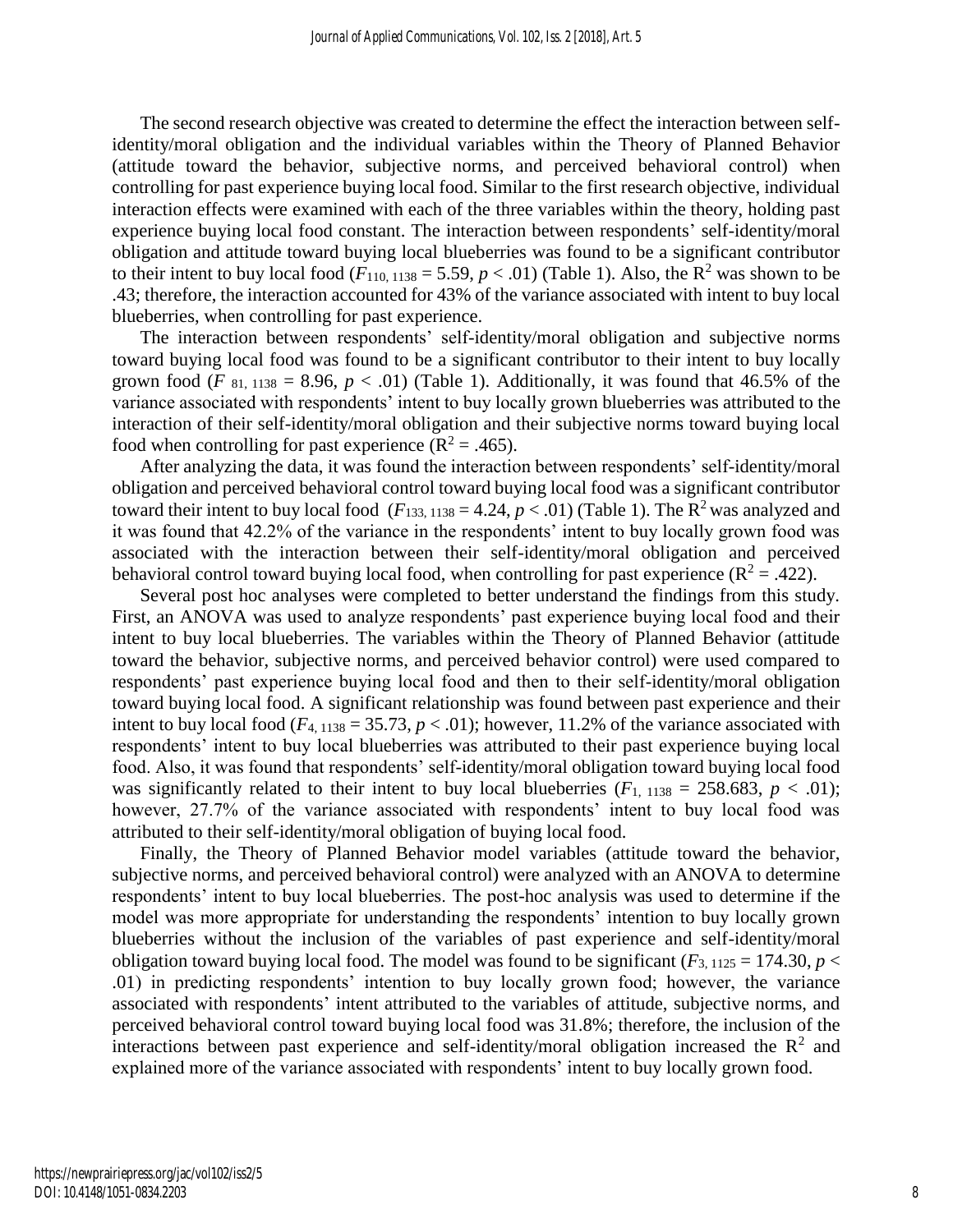#### **Conclusions**

Based on the findings from this study, the variables within in the Theory of Planned Behavior did contribute to respondents' intent to buy locally grown blueberries. However, it should be noted including the variables of past experience and self-identity/moral obligation toward buying local blueberries strengthened the predictability of intention within the model. Including the variable of past experience validated Bentler and Speckart's model (1981), in which past behavior was included within the Theory of Planned Behavior to better predict intention.

Based on the findings from this study, the Theory of Planned Behavior's predictability of intention was strengthened with the addition of the variables of past experience and selfidentity/moral obligation toward buying locally grown blueberries. As explained by Eagly and Chaiken (1993), Fishbein and Ajzen omitted an individual's personal beliefs from their Theory of Planned Behavior because those beliefs are too confounded by other variables within behavioral intention that the addition of a variable to account for an individual's personal beliefs does not add to the predictability of an individual's intent. This study indicated the addition of an individual's self-identity/moral obligation toward buying locally grown blueberries may be an important variable to consider when investigating communication practices related to promoting local food to consumers. Unlike the findings of Brain's (2008) research related to conservation practices in agriculture, the current study's data suggested that measuring and accounting for an individual's perceived self-identity/moral obligation toward buying locally grown blueberries is impactful. This finding, in the current research, suggests including the variable of moral obligation may increase predictability of intention to complete a behavior. While eating locally may not be viewed as a moral obligation in some contexts (Peterson, 2013), the current study highlights it may be relevant for research related to buying locally grown food. Why and how consumers choose to buy food is a complex process to untangle; however, the current study adds to the body of literature identifying elements that may influence how and where consumers align their food choices and social values within their buying behaviors (Codron et al., 2006).

Also, when using the Theory of Planned Behavior, researchers should seek to understand if the behavior is related to the individual's self-identity. As Eagly and Chaiken (1993) discussed, several additional variables may improve the Theory of Planned Behavior's predictability depending on the nature of the behavior. Therefore, when conducting research in communication using the Theory of Planned Behavior, researchers should take into account how an individual aligns themselves within society, and how they want to be seen in society when predicting intention toward buying locally grown food.

The researchers recommend more research be conducted using the Theory of Planned Behavior to understand how it relates to consumer intention and action toward buying local food to connect consumers with those who produce their food. Future research should be conducted to determine if the inclusion of variables, such as past experience and self-identity/moral obligation, are key to predicting consumer intention, with respect to buying locally grown commodities. Variables to consider in the future could be: community and economic development efforts, supporting local farmers, or environmental engagement. Also, the Theory of Planned Behavior should be examined beyond intention and measure actual behavior. This study only examined respondents' intention to buy locally grown blueberries; however, the Theory of Planned Behavior does account for actual completion of a behavior (Ajzen, 2011; Ajzen & Fishbein, 1980). Also, the current study only examined the commodity of Florida-grown blueberries. Future research should focus on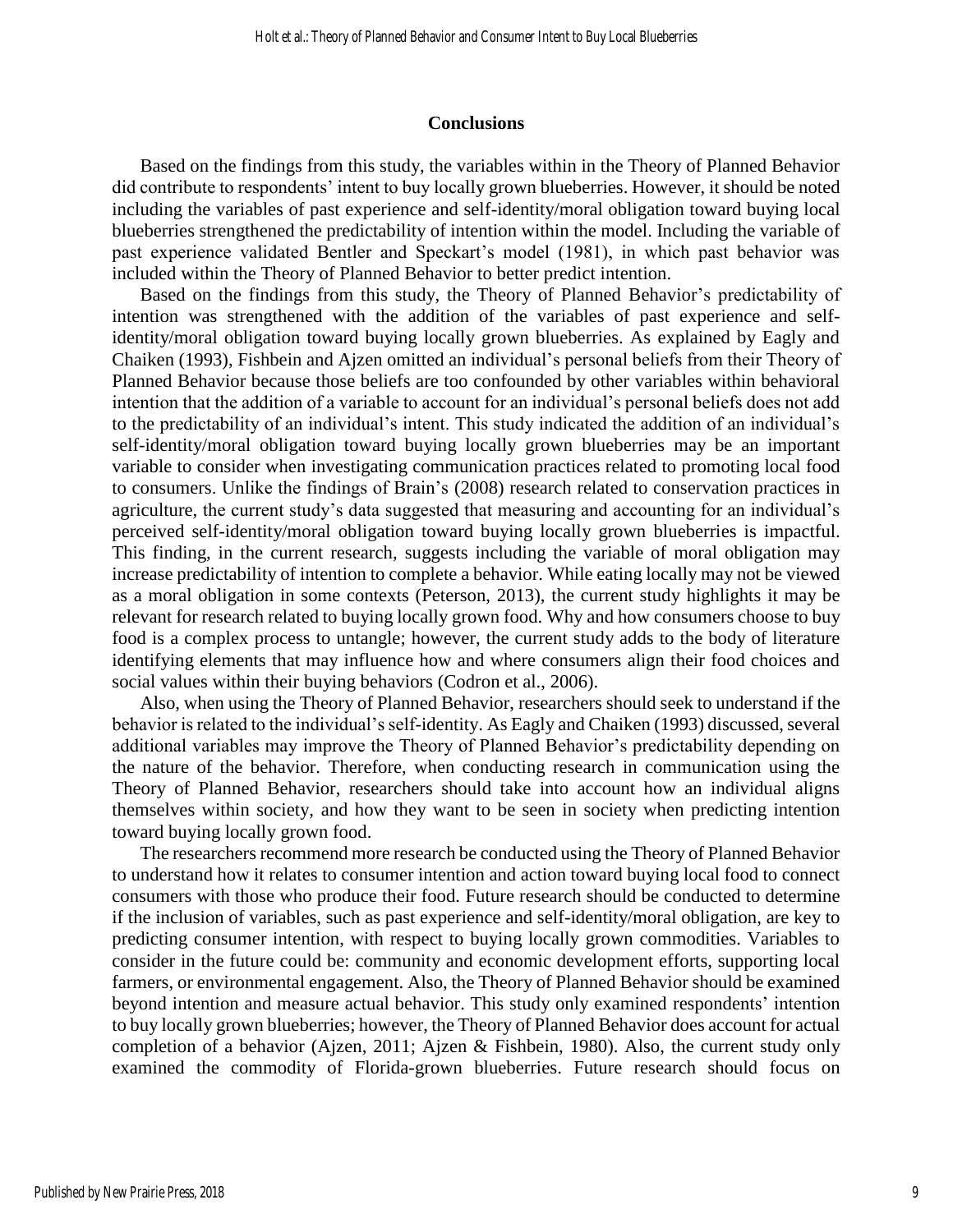understanding if the findings from this study are similar when applied to another commodity or in another state.

Self-identity/moral obligation was shown to be a significant predictor of consumer intention to purchase locally grown blueberries in this study. Future research should examine how consumers' self-identity/moral obligation toward buying local food can be increased in individuals to encourage them to buy local food. Consumers' desire to buy local food has been linked to supporting the local economy and directly connecting themselves with their food (Blake et al., 2010; Carpio & Isengildina-Massa, 2009; Giovannucci et al., 2010; Onken & Bernard, 2010; Schnell, 2013). Therefore, future research should focus on understanding the extent to which individuals' self-identity/moral obligation towards buying local food drives their intent and action in buying local food. Research has shown specific barriers associated with individuals' buying local food, including price, convenience, and travel (Roper et al., 2015). However, future research should focus on discovering other variables that may override those barriers, including an individual's self-identity/moral obligation toward buying local food. In addition, research should be conducted to learn the best way to form and align the practice of buying local food to an individual's self-identity/moral obligation. Research focused on enhancing an individual's moral obligation toward buying local food may be beneficial to the future marketing of local food.

From a theoretical perspective, the findings from the current study highlight the complexity of understanding why respondents chose to buy local blueberries. The current study shows the importance of trying to identify variables outside of the Theory of Planned Behavior that may contribute to an individual's intent to buy local. While the Theory of Planned Behavior was a useful model in predicting the respondents' intention toward the behavior of buying local blueberries, other theories and models must be considered to understand the most effective way to communicate, educate, and engage consumers about buying local food and engaging them in learning about where and how their food is grown and produced. Buying local food supports local economies and has been shown to increase healthy eating habits of fresh fruits and vegetables (Kerton & Sinclair, 2010; Schnell, 2013); thus, local food is an important initiative to share with consumers.

For application and implementation, the results of this study indicated consumers are driven to buy local food if it aligns with their self-identity and moral obligation. Therefore, communication professionals should use language and messages that connect local food and the community to the consumer. Messages should be developed to appeal to consumers' sense of community and enhancement of their surrounding area. Potential messages make consumers feel that their purchase of local food is important to community development, creating a healthy infrastructure, and promoting healthy living for future generations. Based on the questions used in this survey, buying local food, specifically blueberries was important to people, and respondents were willing to devote some of their money to buying local blueberries if they had it available; therefore, messages should appeal to this moral obligation of consumers in the future.

Finally, past experience buying local food was indicative of respondents' intent to buy local food in the future throughout this study. Professional communicators need to recognize that every encounter consumers have with buying local food is imperative to their future buying intentions of local food (Rossi et al., 2017). Similar to Carson et al. (2016), consumers' experiences at farmers' markets buying local food indicated an impact on short and long-term buying behaviors of local blueberries, the current study indicates every interaction with local food has the power to impact future buying behavior. Also, practitioners should work to continue to form direct connections between consumers and those who produce their food. Again, forming the direct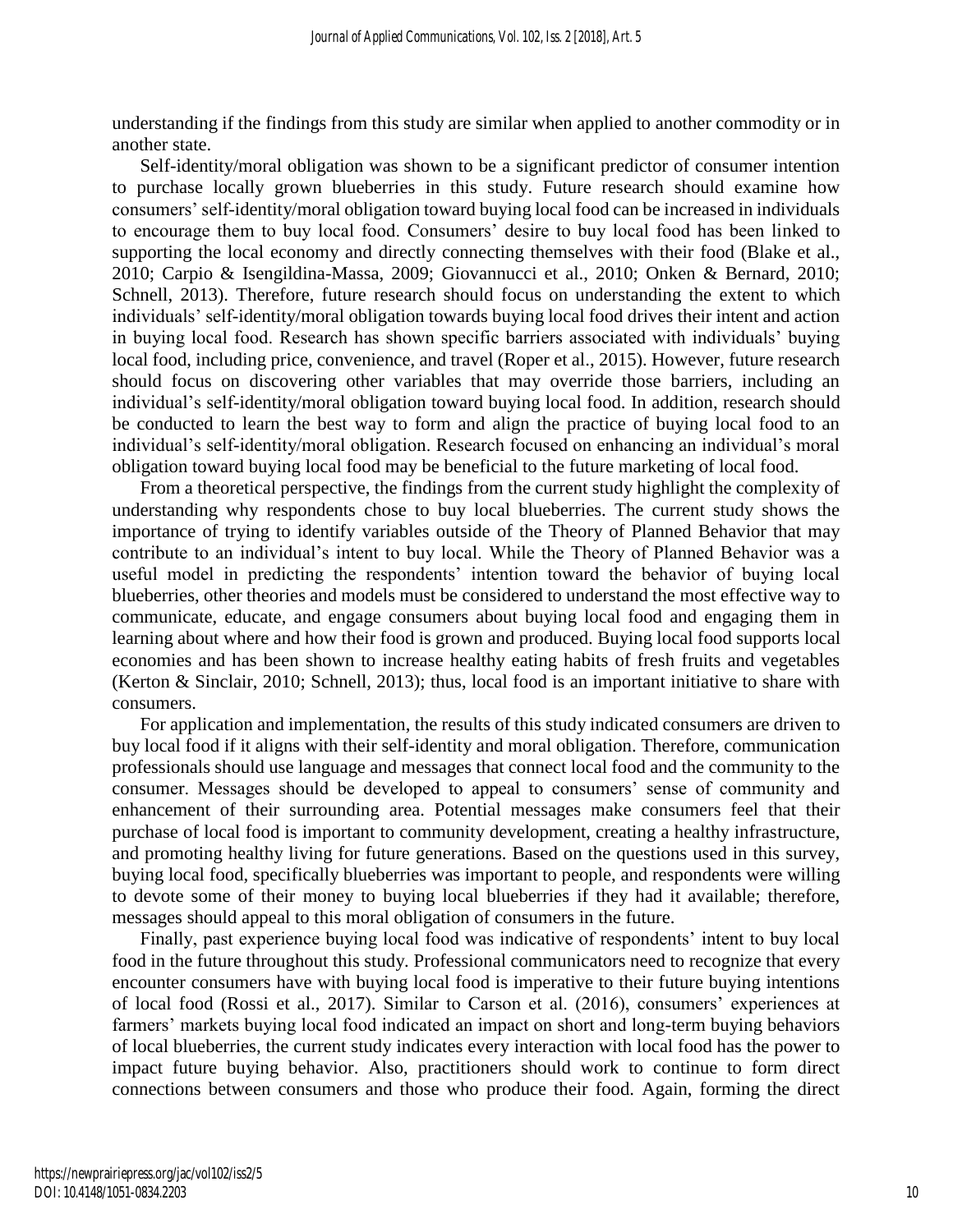connection between consumers and farmers has the ability to impact consumers' selfidentity/moral obligation to buy local food, but also past experience has a direct connection on buying local food in the future. The concept of engaging consumers in the food they choose to buy and consume is of paramount importance now and in the future. Today's actions and decisions by consumers, from an economical and legislative standpoint, impact the future of the food industry of the future. Encouraging and fostering the connection between consumers and those who grow and produce their food is of utmost importance for communication professionals and researchers.

- Ajzen, I. (2011). The theory of planned behavior: Reactions and reflections. *Psychology & Health, 26*(9), 1113-1127. [doi:10.1080/08870446.2011.613995](doi:%2010.1080/08870446.2011.613995)
- Ajzen, I. (2002). Perceived behavior control, self-efficacy, local of control, and the theory of planned behavior. *Journal of Applied Social Psychology, 32*(4), 665-683. [doi:10.111/j.1559-](doi:%2010.111/j.1559-1816.2002.tb00236.x) [1816.2002.tb00236.x](doi:%2010.111/j.1559-1816.2002.tb00236.x)
- Ajzen, I. (1991). The theory of planned behavior. *Organizational Behavior and Human Decision Processes, 50*(2), 179-211. [doi:10.1016/07449-5979\(91\)90020-T](doi:%2010.1016/07449-5979(91)90020-T)
- Ajzen, I., & Fishbein, M. (1980). *Understanding attitudes and predicting social behavior.* Englewood Cliffs, N.J.: Prentice-Hall, Inc.
- Arvola, A., Vassallo, M., Dean, M., Lampila, P., Saba, A., Lahteenmaki, L., & Shepherd, R. (2007). Predicting intentions to purchase organic food: The role of affective and moral attitudes in the theory of planned behavior. *Appetite, 50*(2-3), 443-454. [doi:10.1016/j/appet.2007.09.010](doi:%2010.1016/j/appet.2007.09.010)
- Baker, R., Brick, J. M., Bates, N. A., Battaglia, M., Couper, M. P., Dever, J. A., Gile, K. J., & Torangeau, R. (2013). Report of the AAPOR Task Force on non-probability sampling. *Journal of Survey Statistics and Methodology, 1*(2), 90-143. [doi:10.1093/jssam/smt008](https://doi.org/10.1093/jssam/smt008)
- Bentler, P. M., & Speckart, G. (1979). Models of attitude-behavior relations. *Psychological Review, 86*(5), 454-464. [doi:10.1037/0033-295X.86.5.452](doi:%2010.1037/0033-295X.86.5.452)
- Bentler, P. M., & Speckart, G. (1981). Attitudes "cause" behaviors: A structural equation analysis. *Journal of Personality and Social Psychology, 40*(2), 226-238. [doi:10.1037/0022-](http://dx.doi.org/10.1037/0022-3514.40.2.226) [3514.40.2.226](http://dx.doi.org/10.1037/0022-3514.40.2.226)
- Blake, M. K., Mellor, J., & Crane, J. (2010). Buying local food: Shopping practices, place, and consumption networks in defining food as "local". *Annals of the Association of American Geographers, 100*(2), 409-426. [doi:10.1080/00045601003595545](doi:%2010.1080/00045601003595545)
- Brain, R. G. H. (2008). *Predicting engagement in a conservation easement agreement* (Doctoral Dissertation). Retrieved from ETD Theses and Dissertations [http://etd.fcla.edu/UF/UFE0023555/brain\\_r.pdf](http://etd.fcla.edu/UF/UFE0023555/brain_r.pdf)
- Carpio, C. E., & Isengildina-Massa, O. (2009). Consumer willingness to pay for locally grown products: The case of South Carolina. *Agribusiness, 25*(3), 412-426. [doi:10.1002agr.20210](doi:%2010.1002agr.20210)
- Carson, R. A., Hamel, Z., Giarrocco, K., Baylor, R., & Greden Mathews, L. (2016). Buying in: the influence of interactions at farmers' markets. *Agriculture & Human Values, 33*(4), 861- 875. [doi:10.1007/s10460-015-9675-y](https://doi.org/10.1007/s10460-015-9675-y)
- Cochrane, W. W. (1993). *The development of American agriculture: A historical analysis*. Minneapolis, MN: University of Minnesota Press.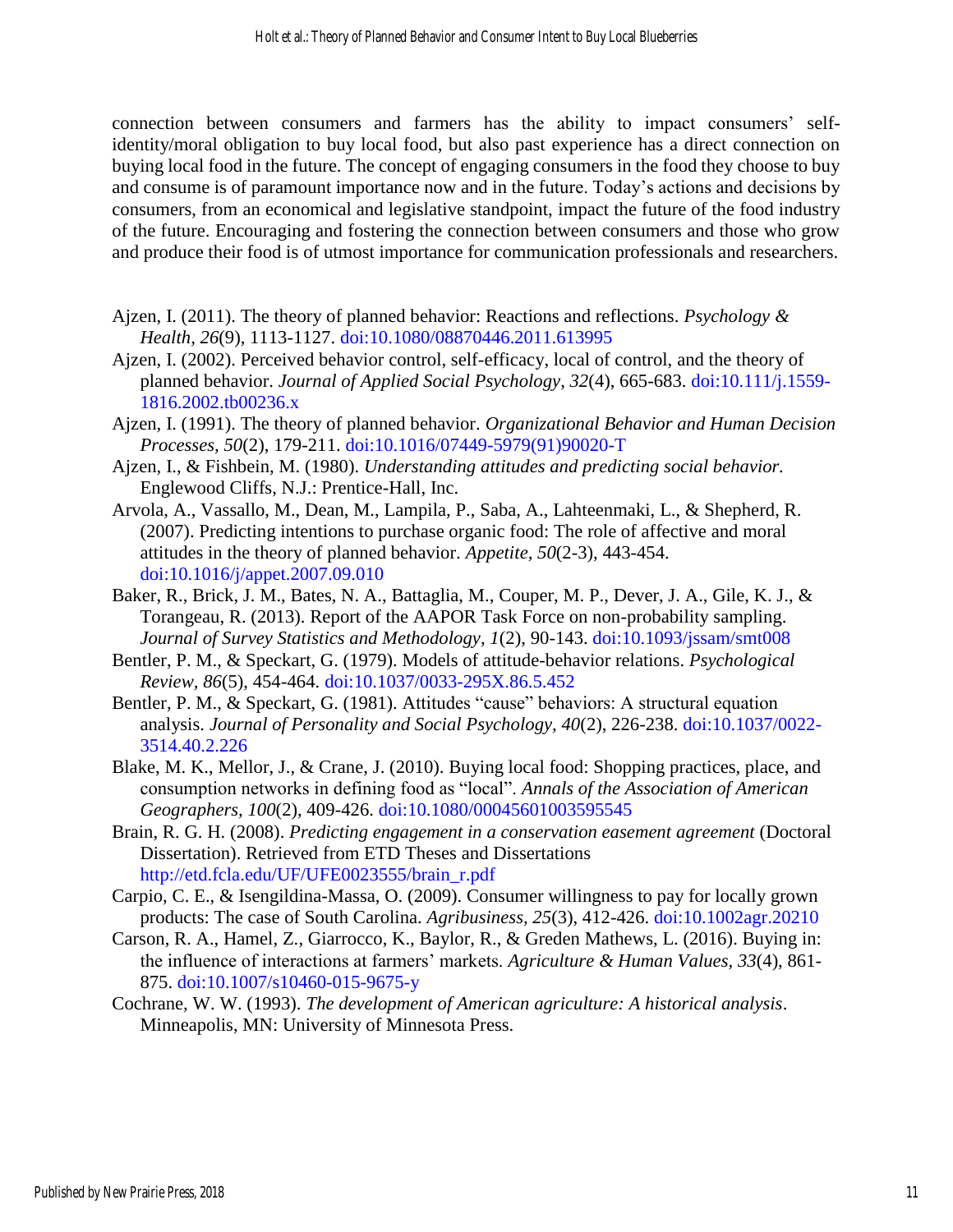- Codron, J. M., Siriex, L., & Reardon, T. (2006). Social and environmental attributes of food products in an emerging mass market: Challenges of signaling and consumer perception, with European illustrations. *Agriculture and Human Values, 23*(3), 2830297. [doi:10.1007/s10460-006-9000-x](doi:%2010.1007/s10460-006-9000-x)
- Eagly, A. H., & Chaiken, S. (1993). *The psychology of attitudes.* Belmont, CA: Wadsworth Group/Thomas Learning, Inc.
- Fazio, R. H., Chen, J., McDonel, E. C., & Sherman, S. J., (1982). Attitude accessibility, attitudebehavior consistency, and the strength of the object-evaluation association. *Journal of Experimental Social Psychology, 18*(4), 339-357. [doi:10.1016/0022-1031\(82\)90058-0](doi:%2010.1016/0022-1031(82)90058-0)
- Fazio, R. H., & Zanna, M. P. (1978). Attitudinal qualities relating to the strength of the attitudebehavior relationship. *Journal of Experimental Social Psychology, 14*(4), 398-408. [doi.10.1016/0022-1031\(78\)90035-5](https://doi.org/10.1016/0022-1031(78)90035-5)
- Field, A. (2009). *Discovering statistics using SPSS (3rd).* Thousand Oaks, CA: Sage Publications, Inc.
- Glasman, L. R., & Albarracin, D. (2006). Forming attitudes that predict future behavior: A metaanalysis of the attitude-behavior relation. *Psychological Bulletin, 132*(5), 778-822. [doi:10.1037/0033-2909.132.5.778](doi:%2010.1037/0033-2909.132.5.778)
- Giovannucci, D., Barham, E., & Pirog, R. (2010). Defining and marketing "local" foods: Geographical indication for US products. *The Journal of World Intellectual Property, 13*(2), 94-120. [doi:10.111/j.1747-1796.2009.00370.x](doi:%2010.111/j.1747-1796.2009.00370.x)
- Goodwin, J. N. (2013). *Local choice* (Research Report). Retrieved from Center for Public Issues Education in Agriculture and Natural Resources Website: [http://www.piecenter.com/wp](http://www.piecenter.com/wp-content/uploads/2014/05/FDACS-Local-Choice-Report-FINAL.pdf)[content/uploads/2014/05/FDACS-Local-Choice-Report-FINAL.pdf](http://www.piecenter.com/wp-content/uploads/2014/05/FDACS-Local-Choice-Report-FINAL.pdf)
- Hamilton, N. (2004). Essay food democracy and the future of American values. *Drake Journal of Agricultural Law, 9*(1), 9-31. Retrieved from [http://heinonline.org/HOL/Page?handle=hein.journals/dragl9&div=8&g\\_sent=1&collection=](http://heinonline.org/HOL/Page?handle=hein.journals/dragl9&div=8&g_sent=1&collection=journals) [journals](http://heinonline.org/HOL/Page?handle=hein.journals/dragl9&div=8&g_sent=1&collection=journals)
- Hrubes, D., Ajzen, I., & Daigle, J. (2010). Predicting hunting intentions and behavior: An application of the theory of planned behavior. *Leisure Sciences: An Interdisciplinary Journal, 23*(3), 165-178. [doi:10.1080/014904001316896855](doi:%2010.1080/014904001316896855)
- Hughner, R. S., McDonagh, P., Prothero, A., Shultz, C. J. II, & Staton, J. (2007). Who are organic food consumers? A compilation and review of why people purchase organic food. *Journal of Consumer Behavior, 6*(2-3), 94-110. [doi:10.1002/cb210](doi:%2010.1002/cb210)
- Hurt, D. R. (2002). *American agriculture a brief history*. West Lafayette, IN: Purdue University Press.
- Johnston, J., & Szabo, M. (2011). Reflexivity and the Whole Foods Market consumer: the lived experience of shopping for change. *Agriculture and Human Values, 28*(3), 303-319. [doi:10.1007/s10460-010-9283-9](doi:%2010.1007/s10460-010-9283-9)
- Johnston, J., Szabo, M., & Rodney, A. (2011). Good food, good people: Understanding the cultural repertoire of ethical eating. *Journal of Consumer Culture, 11*(3), 293-318. [doi:10.1177/1469540511417996](doi:%2010.1177/1469540511417996)
- Kerton, S., & Sinclair, J. A. (2010). Buying local organic food: A pathway to transformative learning. *Agriculture and Human Values, 27*(4), 401-413. [doi:10.1007/s10460-009-9233-6](doi:%2010.1007/s10460-009-9233-6)
- Kirk, R. E. (2013). *Experimental design: Procedures for the behavioral sciences (4th)*. Thousand Oaks, CA: Sage Publications, Inc.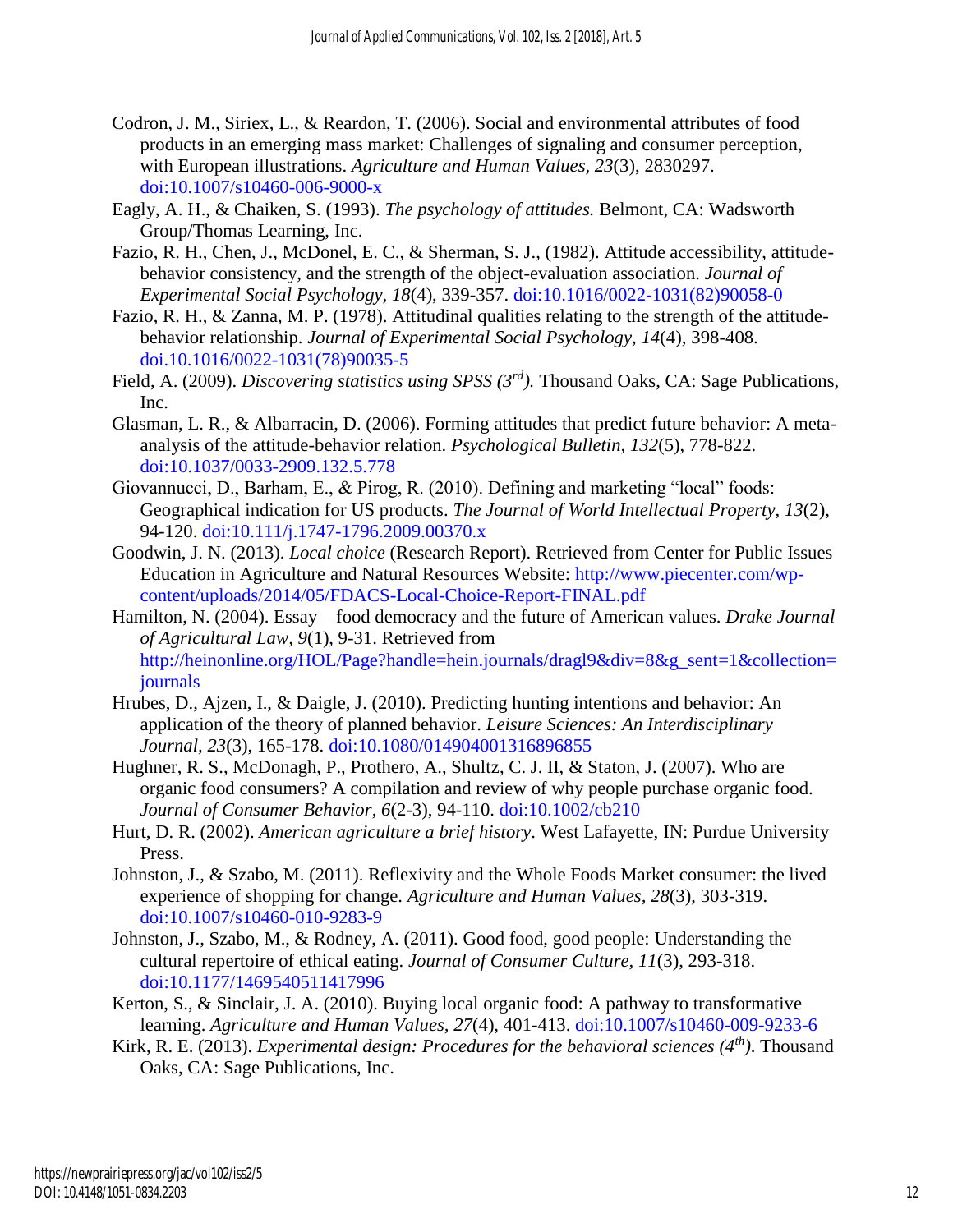- Lee, H. J., & Yun, Z. S. (2015). Consumers' perceptions of organic food attributes and cognitive and affective attitudes as determinants of their purchase intentions toward organic food. *Food Quality and Preference, 39*, 259-267. [doi:10.1016/j.foodqual.2014.06.002](https://doi.org/10.1016/j.foodqual.2014.06.002)
- Martinez, S., Hand, M., Da Pra, M, Pollack, S., Ralston, K., Smith, T., … Newman, C., (2010). *Local foods systems concepts, impacts, and issues* (Report No. 97). Retrieved from [http://extension.missouri.edu/jefferson/documents/Local Food Systems Concepts Impacts](http://extension.missouri.edu/jefferson/documents/Local%20Food%20Systems%20Concepts%20Imapcts%20and%20Issues.pdf)  [and Issues.pdf](http://extension.missouri.edu/jefferson/documents/Local%20Food%20Systems%20Concepts%20Imapcts%20and%20Issues.pdf)
- Mathieson, K. (1991). Predicting user intentions: Comparing the technology acceptance model with the theory of planned behavior. *Information Systems Research, 2*(3), 173-191. [doi:10.1287/isre.2.3.173](https://doi.org/10.1287/isre.2.3.173)
- Morgan, K. (2010). Local and green, global and fair: the ethical foodscape and the politics of care. *Journal of Environment and Planning, 42*(8), 1852-1867. [doi:10.1068/a42364](doi:%2010.1068/a42364)
- Onken, K .A., & Bernard, J C. (2010). Catching the "local" bug: A look at state agricultural marketing programs. *Choices, 25*(1), 1-7. Retrieved from <http://www.choicesmagazine.org/magazine/article.php?article=112>
- Osgood, C. E., Suci, G. J., & Tannenbaum, P. H. (1978). *The measurement of meaning*. Urbana, IL: University of Illinois Press.
- Peterson, G.R. (2013). Is eating locally a moral obligation? *Journal of Agricultural and Environmental Ethics, 26*(2), 421-437. [doi:10.1007/s10806-012-9397-8](doi:%2010.1007/s10806-012-9397-8)
- Pew Research Center. (2018). *Internet/Broadband fact sheet*. Retrieved from: <http://www.pewinternet.org/fact-sheet/internet-broadband/>
- Roper, C. G., Rumble, J. N., Ma, Y., & Irani, T. A. (2015). Talking local: Florida consumer definitions of local food (#AEC509). Gainesville: University of Florida Institute of Food and Agricultural Sciences. Retrieved from [http://edis.ifas.ufl.edu/DLN](http://www.edis.ifas.ufl.edu/wc174)
- Rossi, J., Allen IV, J. E., Woods, T. A., & Davis, A. F. (2017). CSA shareholder food lifestyle behaviors: a comparison across consumer groups. *Agriculture and Human Values,* p. 1-15. [doi:10.1007s10460-017-9779-7](doi:%2010.1007s10460-017-9779-7)
- Ruggiero, T. E. (2000). Uses and gratifications theory in the 21st century. *Mass Communication and Society, 3*(1), 3-37. [doi:10.1207/S15327825MCS0301\\_02](https://doi.org/10.1207/S15327825MCS0301_02)
- Schnell, S. M. (2013). Deliberate identities: Becoming local in America in a global age. *Journal of Cultural Geography, 30*(1), 56-89. [doi:10.1080/08873631.2012.745984](https://doi.org/10.1080/08873631.2012.745984)
- Shin, Y. H. (2014). *Local food purchase behavior of U.S. consumers: Application of an extended theory of planned behavior and self-congruity theory.* (Doctoral Dissertation). Retrieved from

[https://shareok.org/bitstream/handle/11244/15122/Shin\\_okstate\\_0664D\\_13187.pdf?sequence](https://shareok.org/bitstream/handle/11244/15122/Shin_okstate_0664D_13187.pdf?sequence=1)  $=1$ 

- Trivette, S. A. (2015). How local is local? Determining the boundaries of local food in practice. *Agriculture and Human Values, 32*(3), 475-490. [doi:10.1007/s10460-014-9566-7](https://doi.org/10.1007/s10460-014-9566-7)
- University of Waterloo (2013). *Human participant research guidelines: Use of crowdsourcing services*. Retrieved from

[https://uwaterloo.ca/research/sites/ca.research/files/uploads/files/crowdsourcing\\_guidelines\\_a](https://uwaterloo.ca/research/sites/ca.research/files/uploads/files/crowdsourcing_guidelines_access_check_done.pdf) [ccess\\_check\\_done.pdf](https://uwaterloo.ca/research/sites/ca.research/files/uploads/files/crowdsourcing_guidelines_access_check_done.pdf)

- U.S. Census Bureau (2014). *Profile of general population and housing characteristics: 2010 demographic profile data*. Retrieved from <http://factfinder2.census.gov/>
- USDA-AMS (2013). *Farmers markets and local food marketing*. Retrieved from <http://www.ams.usda.gov/AMSv1.0/farmersmarkets>